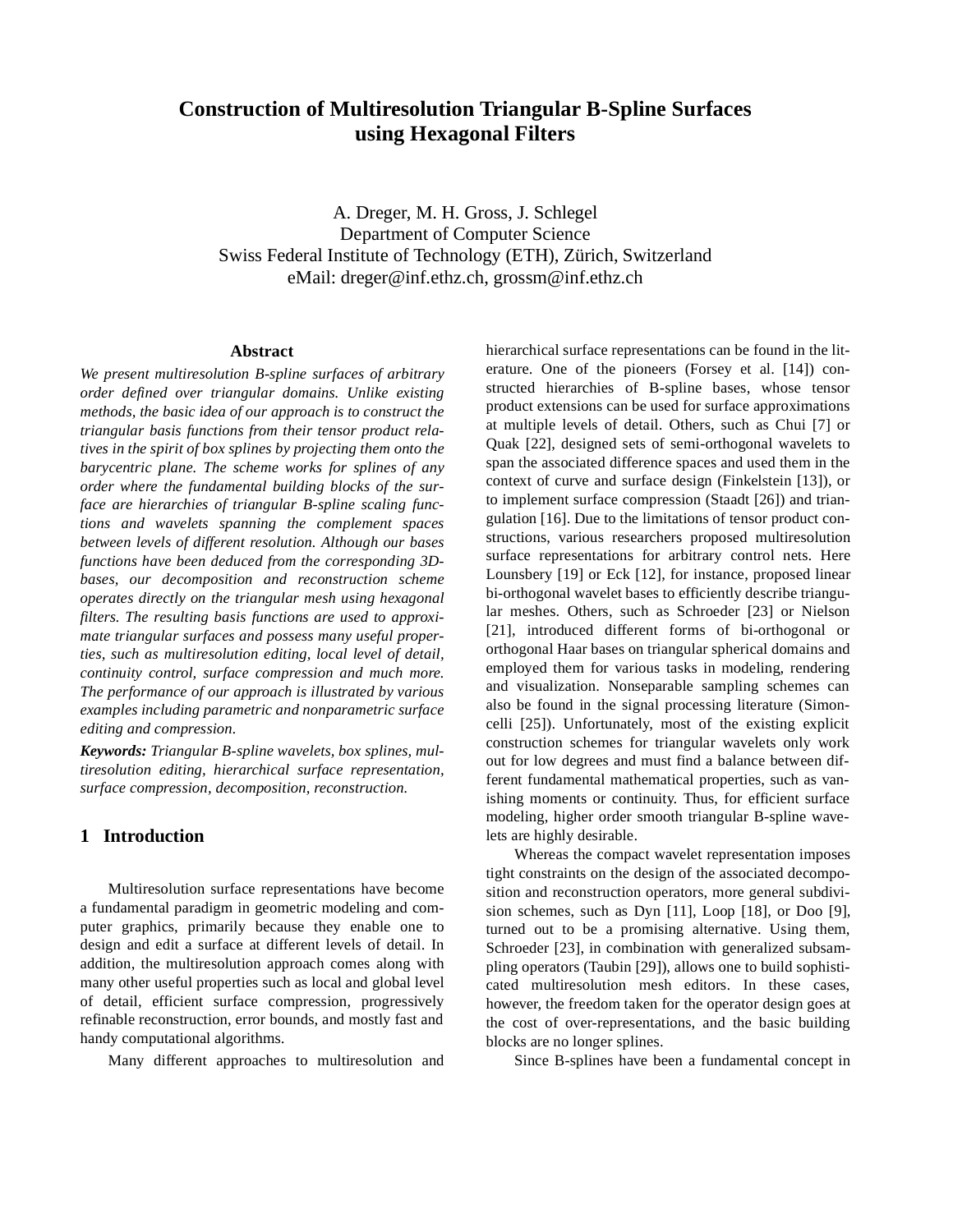surface modeling and CAGD, the motivation for our research was to point out a simple and efficient alternative for the construction of multiresolution triangular B-spline surfaces of arbitrary polynomial order. Unlike contemporary approaches operating directly on triangles (Seidel [24]), we recalled some fundamental work on box splines from Boehm [2] and de Boor [3], [4]. Here, the basic idea is to construct a bivariate B-spline basis function consisting of triangular polynomial segments from trivariate tensor product splines by a line integration. This integration leads to splines whose polynomial degree is higher than the degree of the trivariate B-Splines. This powerful concept can be extended to hierarchies of B-spline functions and wavelets. We will demonstrate that a multiresolution hierarchy of triangular scaling functions and wavelets can be constructed effectively by projection of their 3D tensor product relatives. The raise of degree and continuity of the bases allows us to generate linear triangular spline wavelets using 3D Haar wavelets; consequently, we obtain  $C^2$ quartic spline surfaces over triangular domains by using linear building blocks in 3D. However, a fundamental difference to immediate construction is that we create 7 types of triangular wavelets (instead of 3). A two-scale relationship in the barycentric plane determines the corresponding decomposition and reconstruction operators. Interestingly, the sparsity of the data allows one to perform the respective push and pull operation in linear time and generates a hierarchy of control points for surface editing at different levels of detail. In addition, oracles (Gross [15]) can help to identify and to reject unimportant basis functions, thus governing the compression rate. It should be noted that a similar type of projection was used by Lippert [17] to compute hierarchical splats for volume rendering. In this case, however, the projection was computed via Fourier transforms of the underlying splines and the resulting splat functions were not considered the bases of a barycentric wavelet transform.

The remainder of this paper is organized as follows: Followed by a brief overview, section 2 addresses the mathematical details underlying our approach including projection, two-scale relationship and the resulting barycentric bases. Section 3 introduces efficient decomposition and reconstruction algorithms. Section 4 discusses some issues concerning implementation. Finally, section 5 illustrates the performance of our scheme for multiresolution representation and editing of various types of triangular surfaces.

## **2 Construction of Triangular B-Spline Bases**

#### **2.1 Overview**

The basic concept of the construction scheme is depicted in Fig. 1. Let *(u,v,w)* be the barycentric coordinates parametrizing a 2-dimensional triangular domain. We assume the functional values to be given at each triangle vertex. In order to define a multiresolution analysis (MRA), we recall that the barycentric coordinates *u*, *v*, *w* viewed as affine space coordinates represent points on the plane  $u + v + w = 1$ . However, instead of using these barycentric coordinates, we make use of the homogenous coordinates, which span the diagonal plane in a 3D Euclidean space *(x,y,z)*, and follow the relationship:

$$
u + v + w = Const \tag{1}
$$

Many years ago, de Boor ([3], [4]) discovered that triangular B-splines - special box splines - can be constructed from 3D tensor product relatives by projection into the barycentric plane  $E<sub>k</sub>$  (where  $u + v + w = Const$ ). The same idea can be carried over to tensor product B-spline wavelets (Chui [6] or [7]), which are by definition linear combinations of tensor product B-spline bases. The fundamental problem is to define an MRA for the discrete setting. *Eb*

Conversely, we observe that the above interpretation allows one to map functional values defined over regular triangulations onto the nodes of an equally-spaced 3D tensor product grid**.**



**Figure 1:** Barycentric plane spanning a 2D subspace in 3D

In principle, such a correspondence enables one to run discrete tensor product algorithms in 3D thereby raising the dimension of the problem by one. A fundamental prerequisite, however, is an appropriate scheme to project the data values onto the nodal positions in 3D and vice versa.

This scheme of mapping functional values over a regular triangular grid to 3D and back is shown is in Fig. 3: Starting with initial values on a triangular mesh  $\tilde{c}_0(u, v, w)$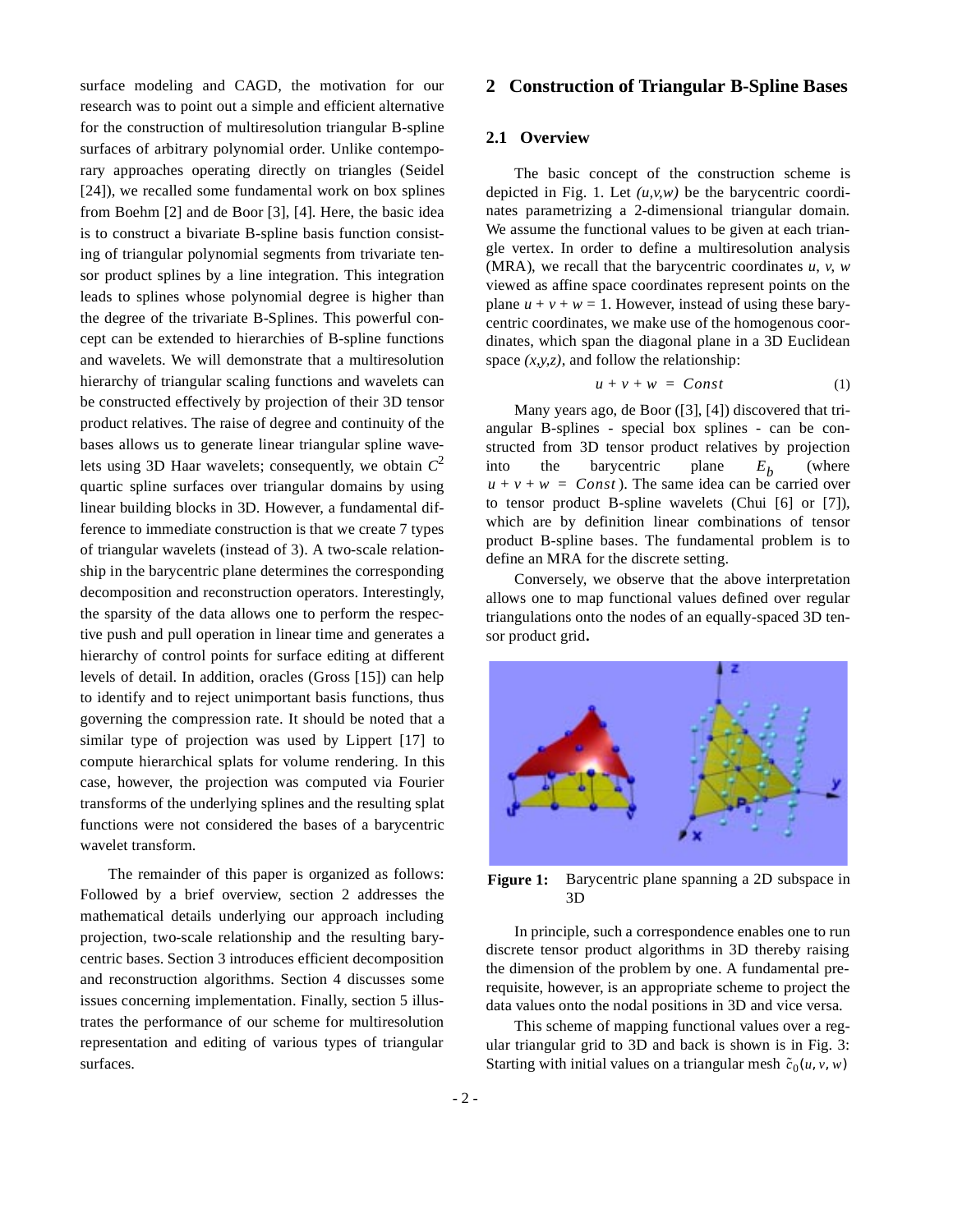

**Figure 2:** Conceptual components of a multiresolution editor for triangular B-splines.

we define a forward mapping function *F*



**Figure 3:** Computational scheme for the barycentric MRA

*F*: 
$$
c_m(x, y, z) \to \tilde{c}_m\left(x - \frac{x + y + z}{3}, y - \frac{x + y + z}{3}, z - \frac{x + y + z}{3}\right)
$$
 (2)

which computes 3D coefficients  $c_m$  and perform a 3D-MRA algorithm.

Conformingly, the initial underlying barycentric function  $\tilde{f}(u, v, w)$  is mapped into the 3D space by

$$
F: f(x, y, z) = \tilde{f}\left(x - \frac{x + y + z}{3}, y - \frac{x + y + z}{3}, z - \frac{x + y + z}{3}\right) \tag{3}
$$

Thus, we obtain coefficients with similar values along the perpendiculars of the barycentric plane. Analyzing the inverse function  $F^{-1}$ , it is obvious, that, on the condition that these values are equal along the perpendiculars (with arbitrary *i*):

$$
F^{-1}: \tilde{c}_m(u, v, w) \to c_m(u+i, v+i, w+i)
$$
 (4)

It is easy to prove, that one step of the MRA algorithm preserves this condition!

Generally, the complexity of discrete convolution algorithms increases with the dimension of the data. However, as we will demonstrate, the decomposition and reconstruction algorithms can be implemented immediately on the barycentric plane. Thus, it is possible to keep the computational and storage costs to within  $O(n)$ .

Using these correspondences along with the twoscale-relationship, we can implement a barycentric MRA operating directly on the triangular mesh instead of realizing the 3D-algorithm. Since tensor product wavelet constructions compute 7 independent wavelets, the barycentric projection generates 7 different triangular wavelet types, such as the ones of Fig. 6. A 4:1 subsampling scheme provides an over-representation, which, however, does not affect the performance of the approach, since most wavelet coefficients will vanish.

We implemented this scheme for a multiresolution editor for triangular surfaces, whose conceptual components are depicted in Fig. 2. The input data, initially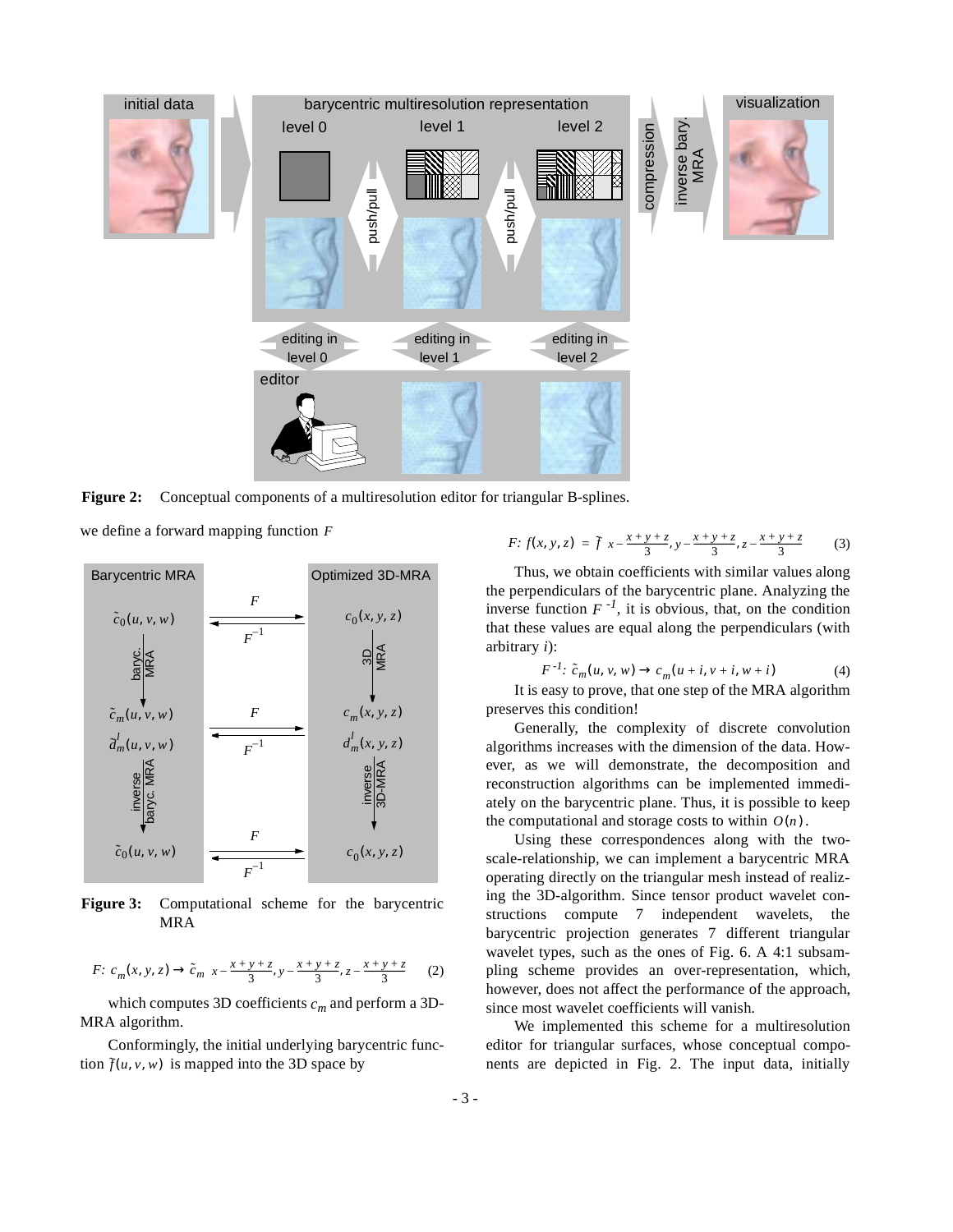defined over a uniform triangular grid is decomposed using the barycentric MRA. More precisely, individual push and pull operators enable one to move up and down the hierarchy and generate a hierarchical set of scaling function control points for editing the surface at different resolutions.

The approximation error and the compression gain are governed by some global oracles which reject unimportant coefficients from the hierarchy. The remainder of the paper elaborates on the mathematical and implementation details of the method.

#### **2.2 Constructing Bases by Projection**

As explained above, we deduce the barycentric multiresolution analysis from the 3D-MRA. To obtain a barycentric representation, we first have to recall some details of the 3D-wavelet transform (WT). Here the coefficients  $c_{m,i,j,k}$  of the transform are computed by inner products  $\langle , \rangle$  of a function  $f$  with the set of 3D tensor product bases  $\varphi_{m,i,j,k}$  (for definition of tensor product wavelets  $\psi_{m,i,j,k}$ and scaling functions  $\varphi_{m,i,j,k}$  see [20]), denoted by:

$$
c_{m, i, j, k} = \int\limits_V f(x, y, z) \cdot \varphi_{m, i, j, k}(x, y, z) dV
$$

*m*: decomposition level.

*i, j, k*: indices.

The 3D function defined in equation (3) can be reparametrized using the barycentric coordinates (*u,v,w*) and a parameter *t* running perpendicular to it. Furthermore, it follows that *f* is constant along the lines perpendicular to the barycentric plane, or

$$
f(u, v, w) = f(u + t, v + t, w + t)
$$
, for all t (6)  
Substituting the integration variables

$$
dV = dx dy dz = dE_b dt \t\t(7)
$$

 in equation (5) we obtain the following formulation for the inner products

$$
c_{m, i, j, k} = \int\int_{E_b} f(u+t, v+t, w+t) \cdot \varphi_{m, i, j, k}(u+t, v+t, w+t) dE_b dt
$$
 (8)

The special structure of *f* allows us to separate the above integration as follows:

$$
c_{m,i,j,k} = \int\limits_{E_b} f(u,v,w) \int\limits_t \varphi_{m,i,j,k}(u+t,v+t,w+t) dE_b dt \quad (9)
$$

From here, the respective barycentric basis  $\tilde{\varphi}_{m, i, j, k}(x, y, z)$  yields as follows:

$$
\tilde{\varphi}_{m, i, j, k}(x, y, z) = \int_{t} \varphi_{m, i, j, k}(x + t, y + t, z + t) dt \qquad (10)
$$

Its inner product with any  $L_2$  function defined over the triangular coordinates  $(u, v, w)$  is computed corrrespondingly by

$$
c_{m, i, j, k} = \int_{E_b} f(u, v, w) \cdot \tilde{\varphi}_{m, i, j, k}(u, v, w) dE_b \tag{11}
$$

The same algebraic transforms can be applied in reverse order using the inverse mapping function  $F^{-1}$  to get back from 3D into the barycentric world.

This approach can easily be applied to arbitrary wavelets. In Section 2.6 we will use B-spline wavelets of orders 1 and 2.

Note that the integration along the direction of projection raises the degree of the triangular B-spline bases. As a consequence, we obtain  $C^0$  continuous surfaces for 1D-Haar bases and  $C^2$  continuous surfaces in case of 1D linear B-splines.

Note furthermore, that the above equations define a stable framework for barycentric decomposition and reconstruction using the 3D setting and provides that the underlying 3D function *f* exhibits the special structure explained above. In this case  $\tilde{\varphi}_{m,i,j,k}$  provides a basis for the corresponding barycentric function  $\tilde{f}$ .

#### **2.3 Two-Scale-Relationship**

The two-scale-relationship [20] links basis functions of different resolution and is fundamental to the design of decomposition and reconstruction algorithms. In order to derive a two-scale-relationship for barycentric scaling functions we start from their 3D relatives given by:

$$
\varphi_{m,n}(x) \cdot \varphi_{m,o}(y) \cdot \varphi_{m,p}(z) = \left( \sum_{i} a(i - 2n) \varphi_{m-1,i}(x) \right) (12)
$$

$$
\cdot \left( \sum_{j} a(j - 2o) \varphi_{m-1,j}(y) \right)
$$

$$
\cdot \left( \sum_{k} a(k - p) \varphi_{m-1,k}(z) \right)
$$

*n, o, p*: offset.

{*ai* }: discrete filter sequence.

Exploiting the line integration property of (10) yields

$$
\tilde{\varphi}_{m,\,n,\,o,\,p}(x,\,y,\,z) = \tag{13}
$$

$$
\int_{t} \varphi_{m,n}(x+t) \cdot \varphi_{m,o}(y+t) \cdot \varphi_{m,p}(z+t) dt
$$
\n
$$
= \sum_{i,j,k} a(i-2n) \cdot a(j-2o) \cdot a(k-2p)
$$
\n
$$
\cdot \int_{t} \varphi_{m-1,i,j,k}(x+t,y+t,z+t) dt
$$

with

$$
\varphi_{m-1, i, j, k}(x, y, z) = \varphi_{m-1, i}(x) \cdot \varphi_{m-1, j}(y) \cdot \varphi_{m-1, k}(z)
$$

To simplify notation a further index transform gives

(5)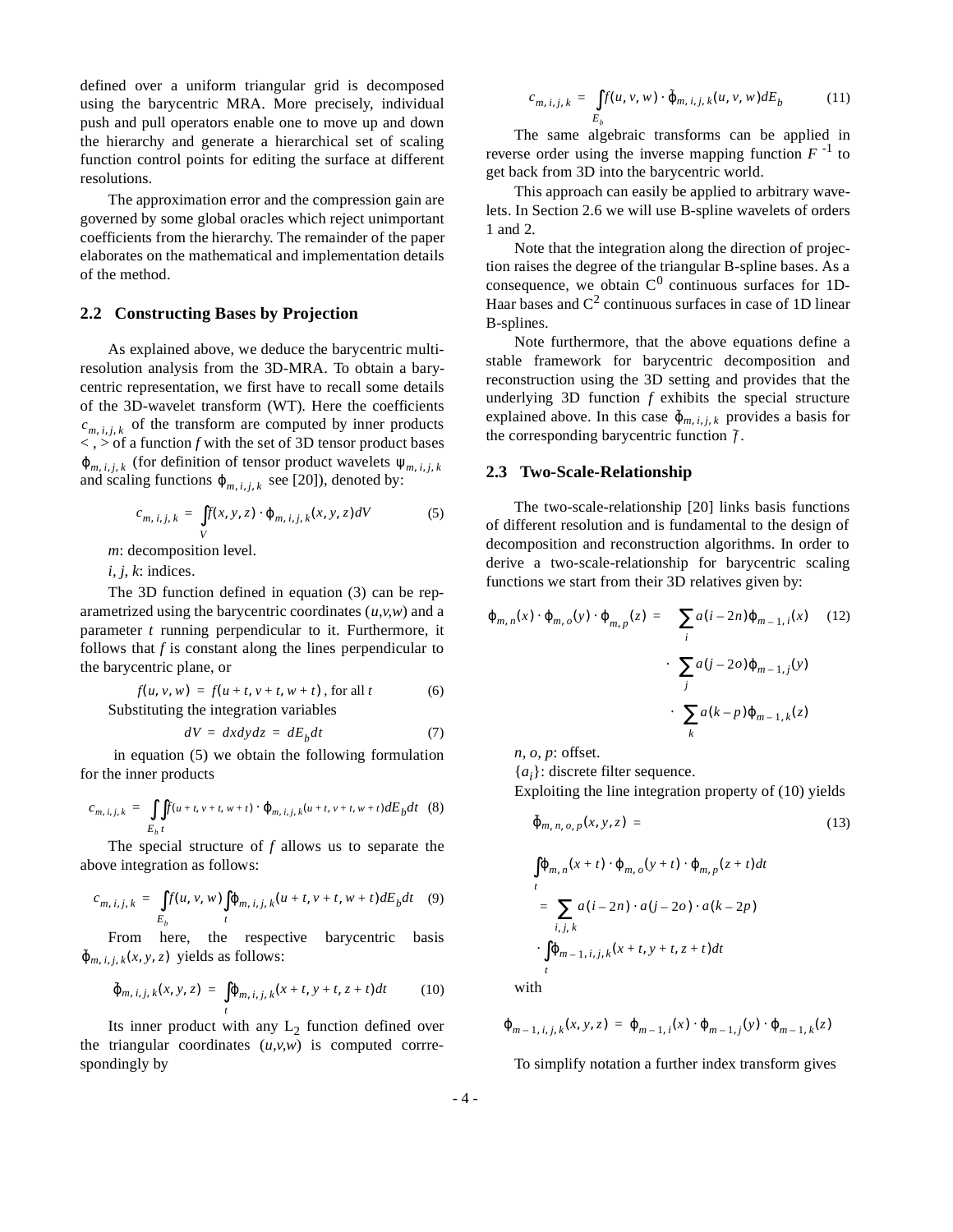$$
\tilde{\varphi}_{m, n, o, p}(x, y, z) = (14)
$$
\n
$$
\sum_{i, j, k} \sum_{l} a(i + l - 2n) \cdot a(j + l - 2o) \cdot a(k + l - 2p)
$$
\n
$$
\cdot \int_{i+j+k=0}^{\sum_{i,j,k} l} \Phi_{m-1, i+l+n, j+l+o, k+l+p}(x+t, y+t, z+t)dt
$$
\n
$$
t
$$
\n*i* index

Due to the infinite range of the integration the integral of the basis function according to point  $(i, j, k)$  equals the integral of the basis function through  $(i+l, j+l, k+l)$ .

This allows one to replace the above integral by a barycentric basis in  $(i, j, k)$  thereby establishing the desired relation between two adjacent levels:

$$
\tilde{\varphi}_m(x, y, z) = \qquad (15)
$$
\n
$$
\sum_{\substack{i,j,k \\ i+j+k=0}} \left( \sum_l a(i+l-2n) \cdot a(j+l-2o) \cdot a(k+l-2p) \right)
$$
\n
$$
\cdot \tilde{\varphi}_{m-1, i,j,k}(x, y, z)
$$

Wavelets can be constructed similarly from their 3D counterparts, where 7 different prototypes are obtained for each level.

### **2.4 Barycentric Filter Kernels**

In order to design an optimized barycentric multiresolution algorithm we have to construct a direct WT over the triangular mesh.

This implies the need for barycentric filters according to the barycentric scaling functions and different wavelets introduced above. We will show that, using the two-scalerelationship, there is an easy and elegant way to compute the corresponding filter coefficients.

We define the filter kernels  $\tilde{a}$ ,  $\tilde{b}^1$ , ...,  $\tilde{b}^7$  for the barycentric scaling function and the 7 wavelets as follows:

$$
\tilde{a}(i, j, k) = \sum_{l} a(i + l) \cdot a(j + l) \cdot a(k + l)
$$
\n
$$
b^{l}(i, j, k) = \sum_{l} a(i + l) \cdot a(j + l) \cdot b(k + l)
$$
\n
$$
b^{2}(i, j, k) = \sum_{l} a(i + l) \cdot b(j + l) \cdot a(k + l)
$$
\n
$$
b^{3}(i, j, k) = \sum_{l} b(i + l) \cdot a(j + l) \cdot a(k + l)
$$
\n
$$
b^{4}(i, j, k) = \sum_{l} a(i + l) \cdot b(j + l) \cdot b(k + l)
$$
\n
$$
b^{5}(i, j, k) = \sum_{l} b(i + l) \cdot a(j + l) \cdot b(k + l)
$$
\n
$$
b^{6}(i, j, k) = \sum_{l} b(i + l) \cdot b(j + l) \cdot a(k + l)
$$
\n
$$
b^{7}(i, j, k) = \sum_{l} b(i + l) \cdot b(j + l) \cdot b(k + l)
$$

*i, j, k*: indices.

Utilizing these definitions, the two-scale-relationship for the scaling function can be expressed by the following equation:

$$
\tilde{\varphi}_{m,n,\,o,\,p}(u,\nu,\,w) = \qquad (17)
$$

$$
\sum_{i,j,k} \tilde{a}(i-2n, j-2o, k-2p) \cdot \tilde{\varphi}_{m-1, i, j, k}(u, v, w)
$$
  
  $i+j+k = 1$   
The two-scale-relationship for the 7 different wavelets

 $(g = 1, \ldots, 7)$  yields conformingly.

$$
\tilde{\psi}^g_{m,n,o,p}(u,v,w) = (18)
$$

$$
\sum_{\substack{i,j,k \ i+j+k = 0}} b^g(i-2n, j-2o, k-2p) \cdot \tilde{\psi}^g_{m, n, o, p}(u, v, w)
$$
  
  $g = 1, ..., 7.$ 

The resulting barycentric filter kernels are depicted for linear barycentric wavelets in Section 2.6 (Fig. 8).

These filters enable us to construct a barycentric wavelet transformation which operates directly on the triangular mesh. The analysis and synthesis algorithms are discussed in detail in Section 3.

#### **2.5 Orthogonality**

Although a rigorous mathematical analysis of the orthogonality properties of the bases is omitted here for brevity, it is necessary to briefly discuss this issue.

Using the inner product operator  $\langle , \rangle$  it is easy to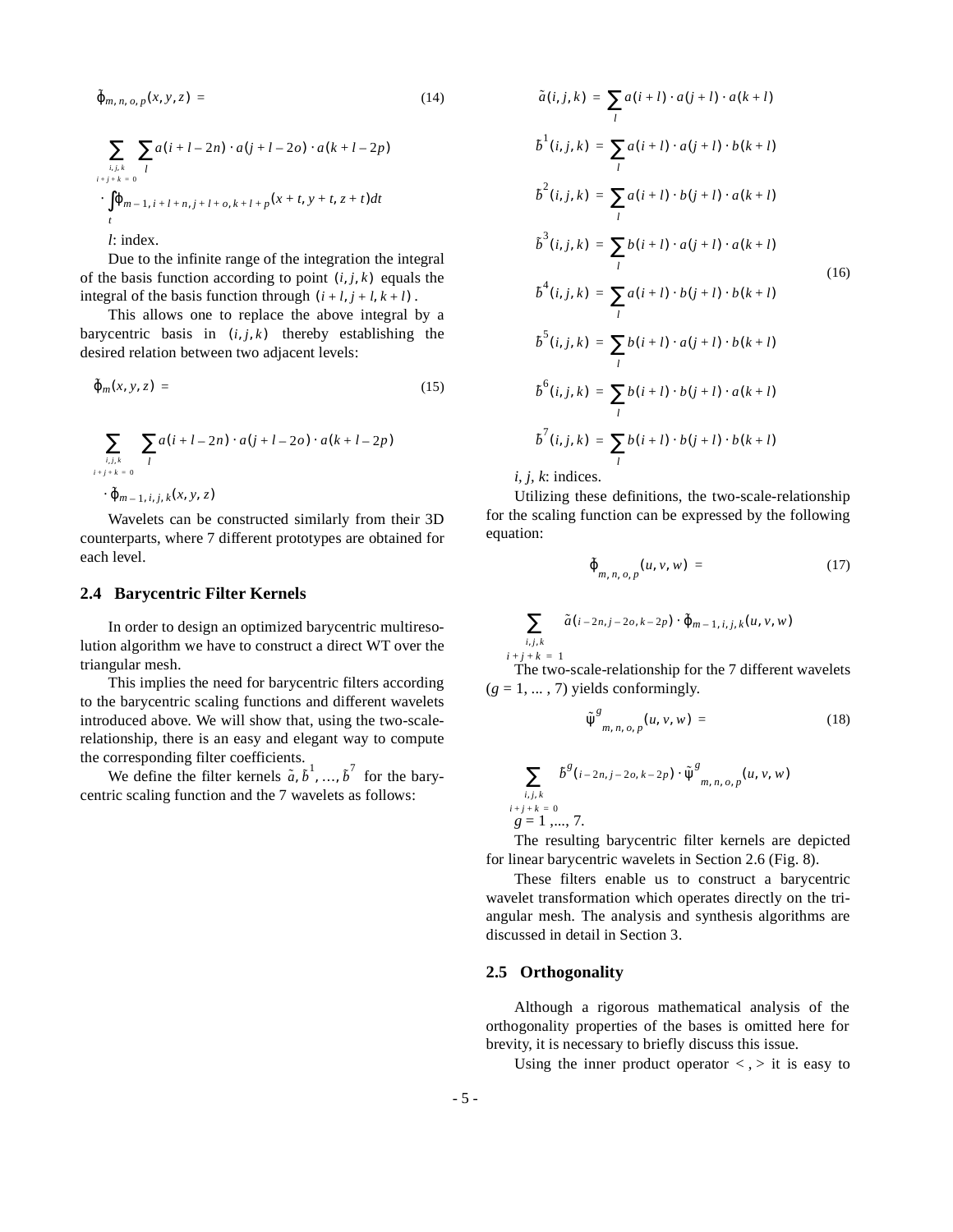prove that even in the case of 3D tensor product Haar wavelets, orthogonality of both wavelets and scaling functions gets lost. However, since we obtained the barycentric basis from the 3D-MRA, it is necessary to analyze the basis functions in 3D. We will show later, that although we lost orthogonality in the barycentric setting, the *same* operators can be used for decomposition and reconstruction.

### **2.6 Examples**

In our implementation we use cardinal B-spline wavelets [7], since they form a canonic extension of B-splines which are fundamental in geometric modeling. It has to be noted, however, that the construction scheme from above is not restricted to a particular type of wavelet.

Especially Haar and linear spline bases have enormous practical importance, because they enable one to represent piecewise linear and quartic surfaces in the barycentric plane.

#### **Linear Barycentric B-Spline Bases**

Applying our scheme to Haar bases, with scaling



**Figure 4:** 1D Haar scaling functions and wavelets.

functions  $\varphi$  and wavelets  $\psi$  as shown in Fig. 4, results in



**Figure 5:** 1D linear B-spline bases according to [7].

piecewise linear  $C^0$ -continuous functions. Fig. 6 depicts the bases functions using an intensity plot. We observe eight different types of bases, four of which are displayed in Fig. 7. The filters for the linear barycentric B-Spline bases are presented in Fig. 8, the corresponding 1D filter coefficients are outlined in Appendix B.

Note, that following equation (16) the filters for decomposition and reconstruction are identical, since the



**Figure 6:** Linear barycentric B-spline bases (intensity plot)  $(C<sup>0</sup>)$ .

1D filters are equal for analysis and synthesis. The nonorthogonality of the barycentric filters in Fig. 8 and the lack of (different) dual barycentric filters is not a contradiction, because they are only used to simplify the 3D-MRA.

The linear dependence of the basis functions is analyzed in Appendix A.



**Figure 7:** 4 types of linear barycentric B-spline bases.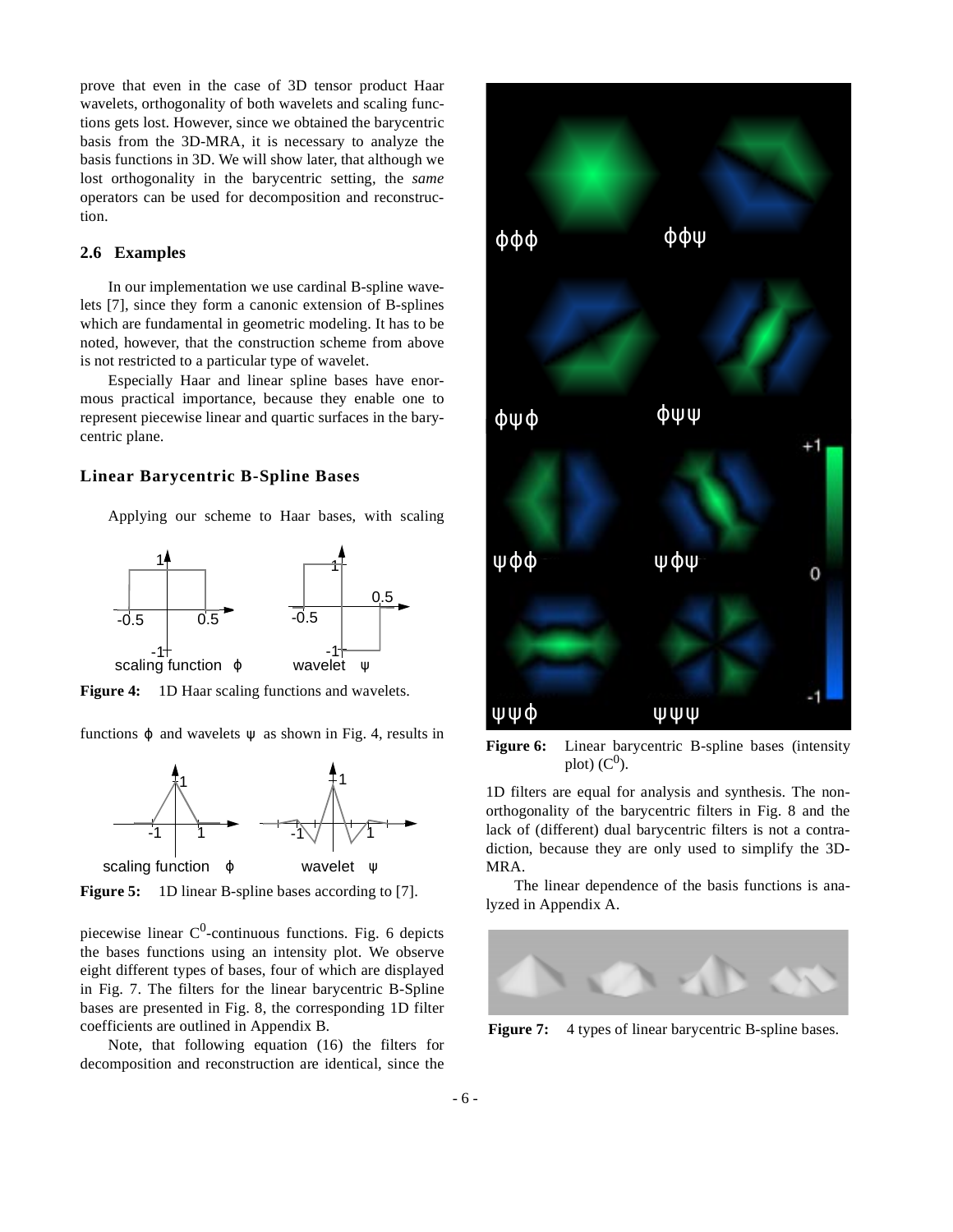

**Figure 8:** Linear barycentric filter kernels.

### **Quartic barycentric B-spline bases**

One of the many advantageous properties of B-splines is the automatic continuity control. Therefore, the use of trilinear tensor product B-spline bases implies  $C^2$  continuity for the bivariate functions optained by the integration defined above and it furthermore implies an increase of the support. Fig. 5 illustrates the 1D versions.

The corresponding barycentric children (the 8 different barycentric B-Spline bases) are presented in Fig. 9. As a fundamental observation, we distinguish again four different types of basis functions, as given in Fig. 10. We



**Figure 10:** 4 different types of quartic barycentric Bspline bases.

omit the description of the barycentric quartic filter kernels, however, one can calculate those kernels straightforwardly using equation (16). In this case, dual kernels must be computed as well.

## **3 Analysis / Synthesis Algorithms**

In an earlier version of this algorithm [10] the construction of the barycentric MRA was realized by a 3D multiresolution analysis. The following algorithms represent a substantial improvement of the initial schemes, since they exploit the barycentric definitions from above and operate directly on the triangular mesh. In Appendix



**Figure 9:** Quartic barycentric B-spline bases (intensity plot)  $(C^2)$ .

A we briefly describe the definition of the barycentric convolution using the 3D convolution.

#### **3.1 Barycentric Convolution and Sampling**

As already explained earlier, the analysis and synthesis algorithms for the barycentric approach are constructed using the 1D filter sequences  $\{a_i\}$  and  $\{b_i\}$ .

Fig. 11 illustrates that the barycentric MRA, like the conventional MRA, consists of two operations, namely *convolutio*n (with possibly different analysis and synthesis filters) and *sampling* (sub-/upsampling).

In order to calculate the coefficients of a particular level of detail we apply barycentric convolution using sums over barycentric coordinates (Appendix A).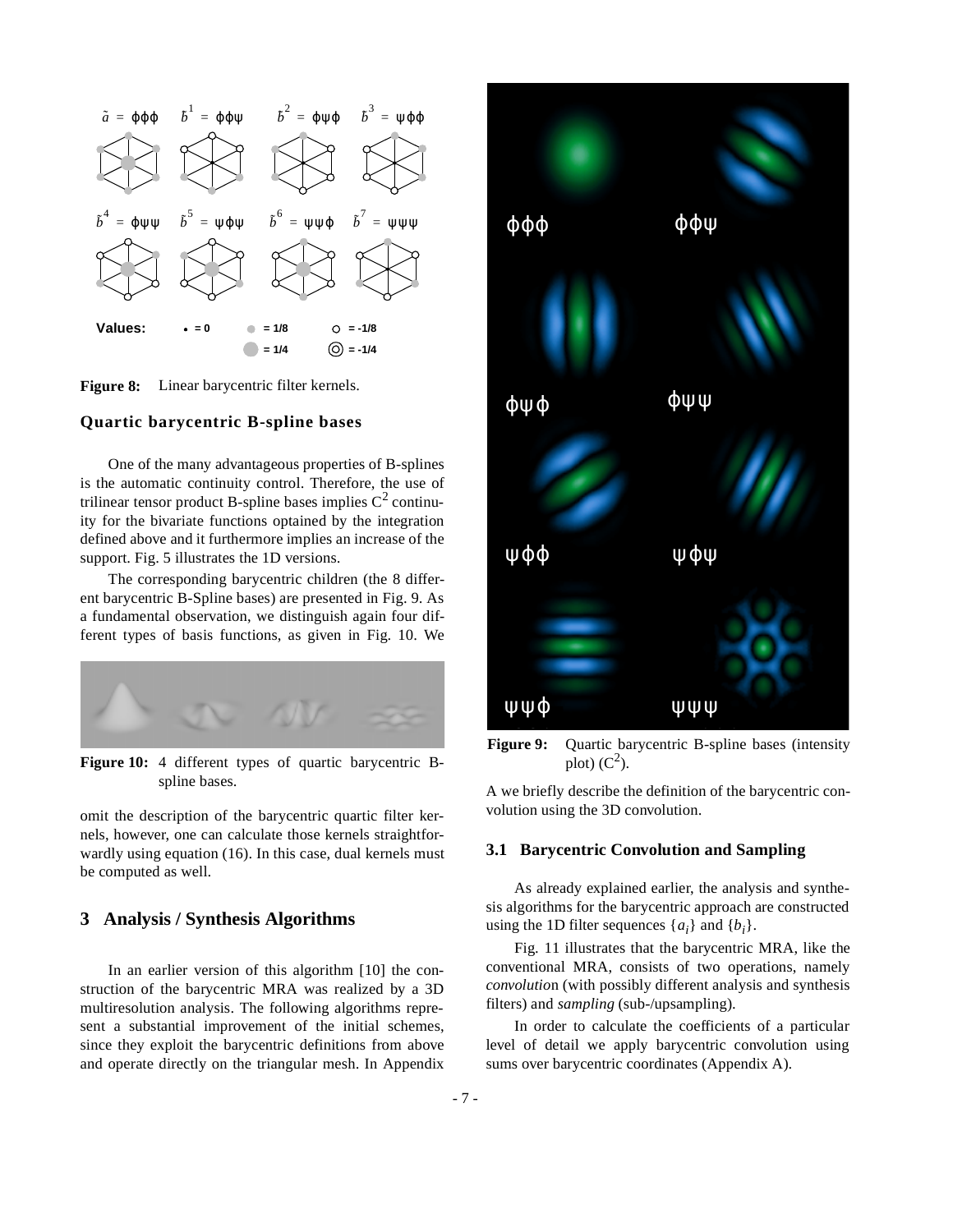

**Figure 11:** Analysis and synthesis pipeline of the barycentric MRA.

The sampling scheme is illustrated in Fig. 12. We reduce the resolution of the triangular mesh by a factor of 2 in all directions, where, in fact, the 3rd direction is redundant. Thus we obtain a subsampling rate of 1:4, which implies, that - due to the number of basis functions the data is over-represented. The data organization of the





non-critically sampled pyramid is shown in Fig. 15.

The consequences for the overall computational per-

formance of the barycentric algorithms can be summarized as follows:

- *Sparsity:* The barycentric convolution required to implement the decomposition and reconstruction is sparse; therefore, it requires only linear time  $O(n)$  with respect to the data.
- *Directness:* The computational scheme operates immediately on the barycentric plane; thus, rather than storing and maintaining a 3D array (if we perform a 3D MRA), it is sufficient to implement appropriate triangular 2D data structures.

### **3.2 Decomposition**

The corresponding decomposition algorithm can be



**Figure 13:** Analysis pipeline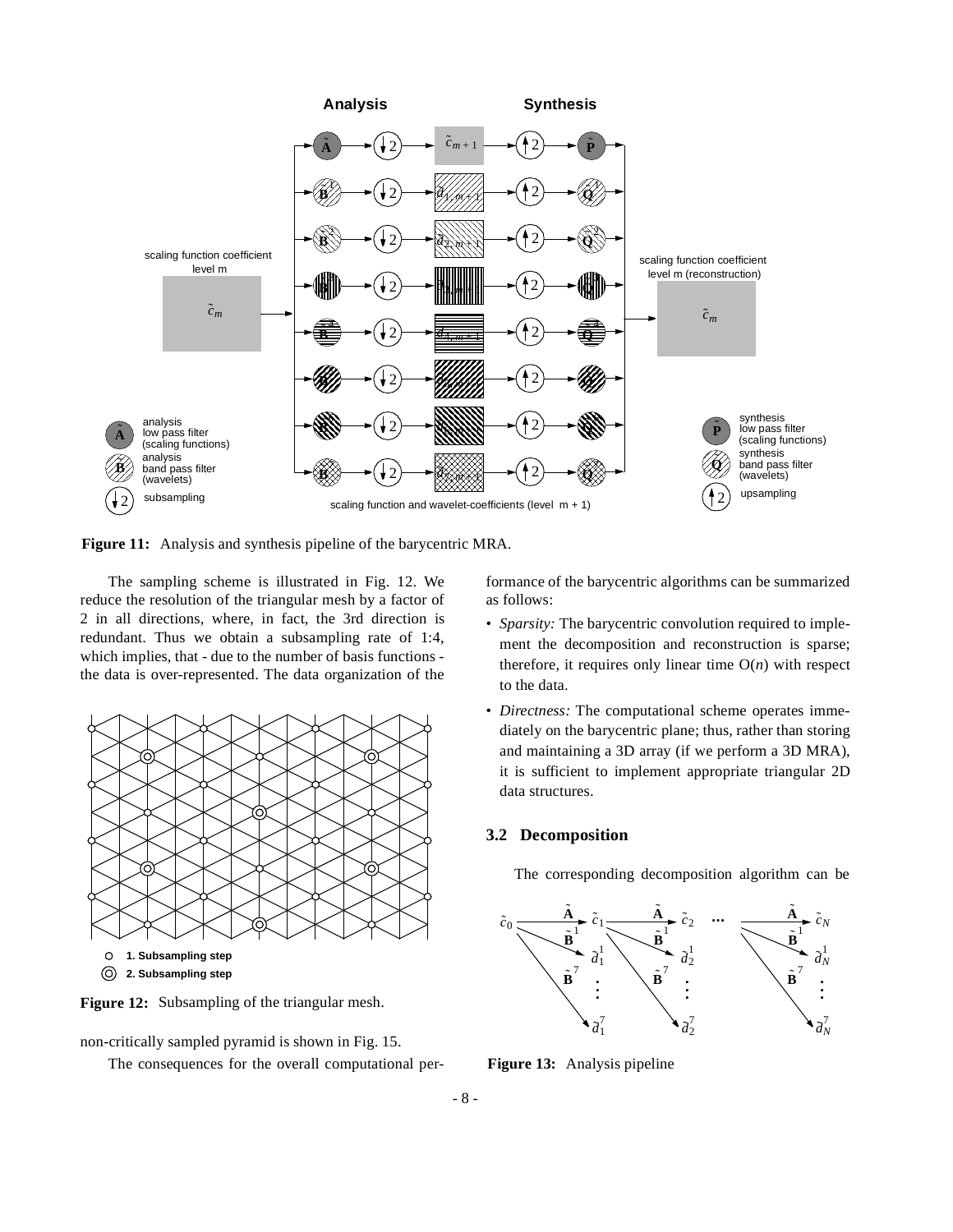outlined in pseudo-code as follows:

#### **Initial data:**

```
1- or 3-dimensional array of function values:
c_0[u, v, w], (u+v+w=0)
scaling and wavelet filter kernels for the decomposition:
a[i, j, k̆], b<sup>l</sup>[i, j, k],  (i+j+k=0, l=1,...,7)
```
#### **push()**

**{ for** m ← 0 **to** N-1 // MRA-level m **{** // convolution using filters a and b // with subsampling **for**  $(u, v, w) \leftarrow (u_{min}, v_{min}, w_{min})$  **to**  $(u_{max}, v_{max}, w_{max})$ ,  $u+v+w=0$ **{**  $c_{m+1}[u/2,v/2,w/2] =$  Convolution(a[i,j,k],  $c_m[u+i,v+j,w+k])$  $d_{\text{m+1}}^{1}[u/2, v/2, w/2] = \text{Convolution}(b_{\text{m}}^{1}[i,j,k], c_{\text{m}}[u+i, v+j, w+k])$  $d_{\text{m+1}}^2$ [u/2,v/2, w/2] = Convolution(b<sup>2</sup>[i,j,k], c<sub>m</sub>[u+i,v+j,w+k])  $d_{m+1}^{3}[u/2,v/2, w/2] =$  Convolution(b<sup>3</sup>[i,j,k], c<sub>m</sub>[u+i,v+j,w+k])  $d_{-m+1}^{4}[u/2,v/2, w/2] =$  Convolution(b<sup>4</sup>[i,j,k], c<sub>m</sub>[u+i,v+j,w+k])  $d_{\text{m+1}}^5$ [u/2,v/2, w/2] = Convolution(b<sup>5</sup>[i,j,k], c<sub>m</sub>[u+i,v+j,w+k])  $d_{-m+1}^{6}$ [u/2,v/2, w/2] = Convolution(b $_{-1}^{6}$ [i,j,k], c<sub>m</sub>[u+i,v+j,w+k])  $d^{7}{}_{m+1}[u/2, v/2, w/2] =$  Convolution(b<sup>7</sup>[i,j,k], c<sub>m</sub>[u+i,v+j,w+k]) **} }**

This algorithm reflects an analysis pipeline with a maximum iteration depth of *N*-1 (Fig. 13).

## **3.3 Reconstruction**

In analogy to the decomposition, the subsequent pseudo-code gives the reconstruction algorithm:

#### **Initial data:**

Scaling coefficients (level N)  $c_{N}$ [u,v,w], (u+v+w=0) Wavelet coefficients (level 1,...,N) dl m[u,v,w], (u+v+w=0, m=1,...,N; l=1,..7) Scaling and wavelet filter kernels for the reconstruction (semiorthogonal):  $p[i,j,k], q^{i}[i,j,k], (i+j+k=0, l=1,...,7)$ 

## **pull()**

```
{
for m ← N-1 to 0 Step -1 // MRA-level m
{
      // convolution using filters p and q<sup>1</sup>// including upsampling
      for (u, v, w) \leftarrow (u_{\text{min}}, v_{\text{min}}, w_{\text{min}}) to (u_{\text{max}}, v_{\text{max}}, w_{\text{max}}),
      {
                   u+v+w=0c_m[u,v,w] = Convolution(p[i,j,k], c_{m+1}[2u+i,2v+j,2w+k])+ Convolution(q<sup>1</sup>[i,j,k], d<sup>1</sup><sub>m+1</sub>[2u+i,2v+j,2w+k])
                           + Convolution(q<sup>2</sup>[i,j,k], d<sup>2</sup><sub>m+1</sub>[2u+i,2v+j,2w+k])
                           + Convolution(q<sup>3</sup>[i,j,k], d<sup>3</sup><sub>m+1</sub>[2u+i,2v+j,2w+k])
                           + Convolution(q<sup>4</sup>[i,j,k], d<sup>4</sup><sub>_m+1</sub>[2u+i,2v+j,2w+k])
                           + Convolution(q<sup>5</sup>[i,j,k], d<sup>5</sup><sub>m+1</sub>[2u+i,2v+j,2w+k])
                           + Convolution(q<sup>6</sup>[i,j,k], d<sup>6</sup><sub>_m+1</sub>[2u+i,2v+j,2w+k])
                           + Convolution(q<sup>7</sup>[i,j,k], d<sup>7</sup><sub>m+1</sub>[2u+i,2v+j,2w+k])
      }
}
```
The corresponding synthesis pipeline is depicted in Fig. 14.



**Figure 14:** Synthesis pipeline

Note, that the MRA scheme allows one to edit or reject individual coefficients in the hierarchy without any restrictions.

#### **3.4 Compression and Complexity**

One major advantage of the wavelets is their compression performance resulting from the vanishing moments. However, the rejection of unimportant coefficients is a non-trivial, discrete, global optimization problem in semiorthogonal settings [15], although experiments have shown that magnitude based rejection often performs well.

Storage expense and computational complexity are mainly influenced by the number of basis functions. Unlike the direct 2D-MRA [23] which employs 4 basis functions, the barycentric non-critically sampled setting used in our approach produces 7 coefficients at each level of resolution. This implies an over-representation of the data which can be organized in a modified pyramidal setup, such as the one presented in Fig. 15.

| T               |  |  |  |  |              |
|-----------------|--|--|--|--|--------------|
| original size 1 |  |  |  |  | $1/4 + 1/16$ |

**Figure 15:** Pyramidal data structure used for the barycentric MRA.

As the maximum decomposition level increases, the storage expense converges to 2 1/3 of the initial data.

This over-representation requires to investigate possible linear dependencies between individual types of basis functions. An analysis yields a linear dependence for the basis functions for Haar-based constructions. In addition, it is possible to represent all 7 wavelet types using an infinite sequence of 3 derived wavelets and the scaling function (see Appendix A).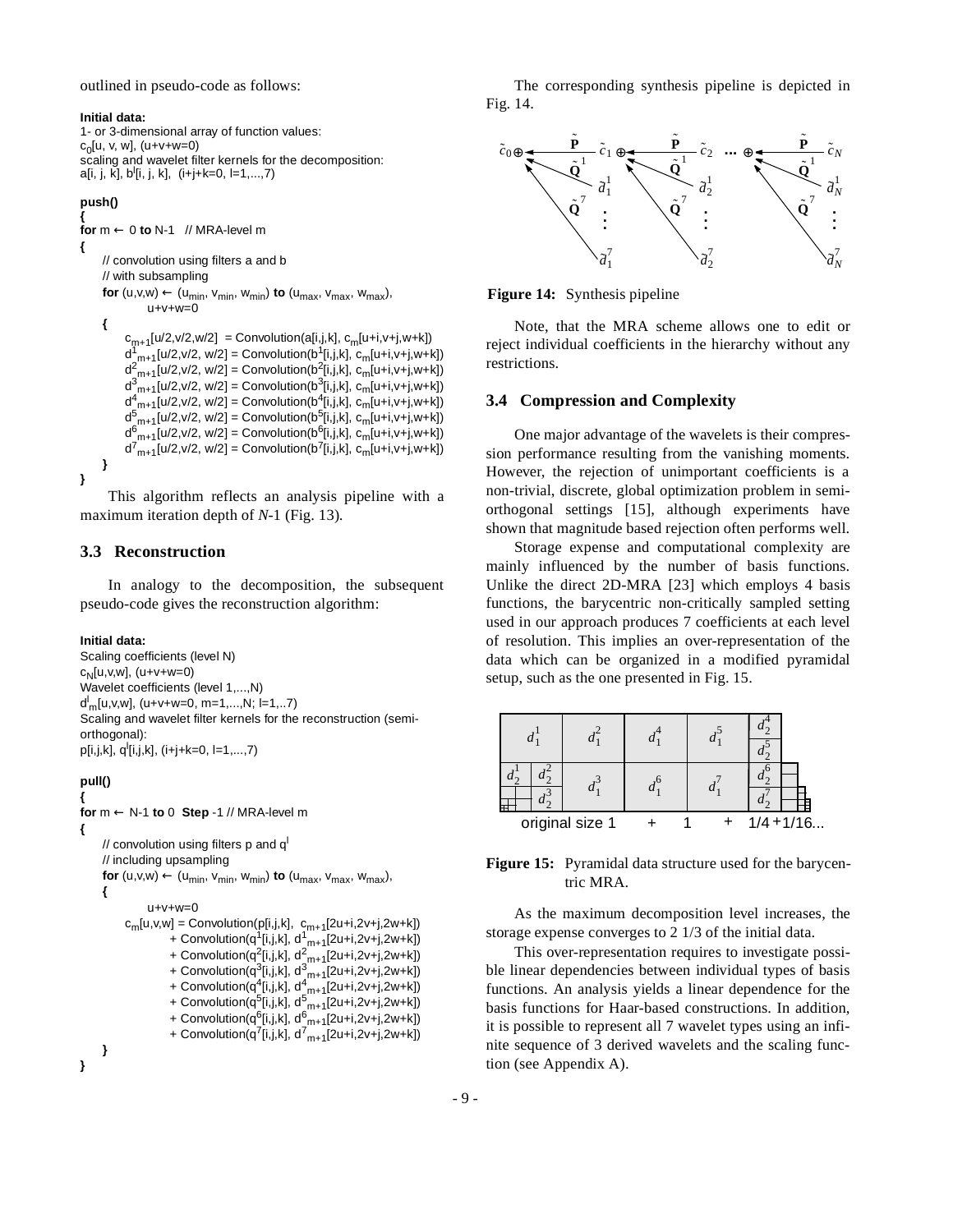## **4 Implementation**

The presented multiresolution analysis approach for triangular data was used to implement a multiresolution surface editor. Our prototype system comprises the following functionalities:

- Modification of triangular surfaces at several levels of detail (multiresolution editing).
- Piecewise linear and piecewise quartic basis functions.
- Pushing and pulling along the hierarchies.
- Editing of hightfields and parametric surfaces.

The scaling function coefficients generated at different levels in the hierarchy form the control points and enable editing of the shape at different resolutions. The smoothness of the surface and of the editing operation depends on the polynomial degree of the bases. This is illustrated in Fig. 16, where we lifted one scaling function coefficient for linear and quartic representations.





The surface region affected by an individual scaling function conforms to its spatial support and scales according to (15) exponentially with the decomposition level. Here the power of the multiresolution editing concept allows the user to push/pull along the hierarchies in order to realize modifications from a rough, global scale to fine grain details.



**Figure 17:** Compression performance of the method on a digital terrain data set: MRA with maximum decomposition level 3, using linear bases.



Figure 17: Compression performance of the method on a digital terrain data set: MRA with maximum decomposition level 3, using linear bases.

## **5 Results**

This section illustrates the usefulness and performance of the approach in the context of surface design and editing. Therefore, we implemented both linear and quartic barycentric basis functions. In the first series of images, displayed in Fig. 17 and Fig. 18, we reconstructed a digital terrain model using different ratios of basis functions. Although a full reconstruction requires almost 231% of the original data, the oracle easily computes a 1:3 compression without notable degradation of surface quality, as presented in Fig. 17 b and Fig. 18 b. As expected, most of the computed coefficients do not contribute much to the overall surface quality and, hence, can be zeroed out. The corresponding  $L_2$  errors are presented in terms of percent-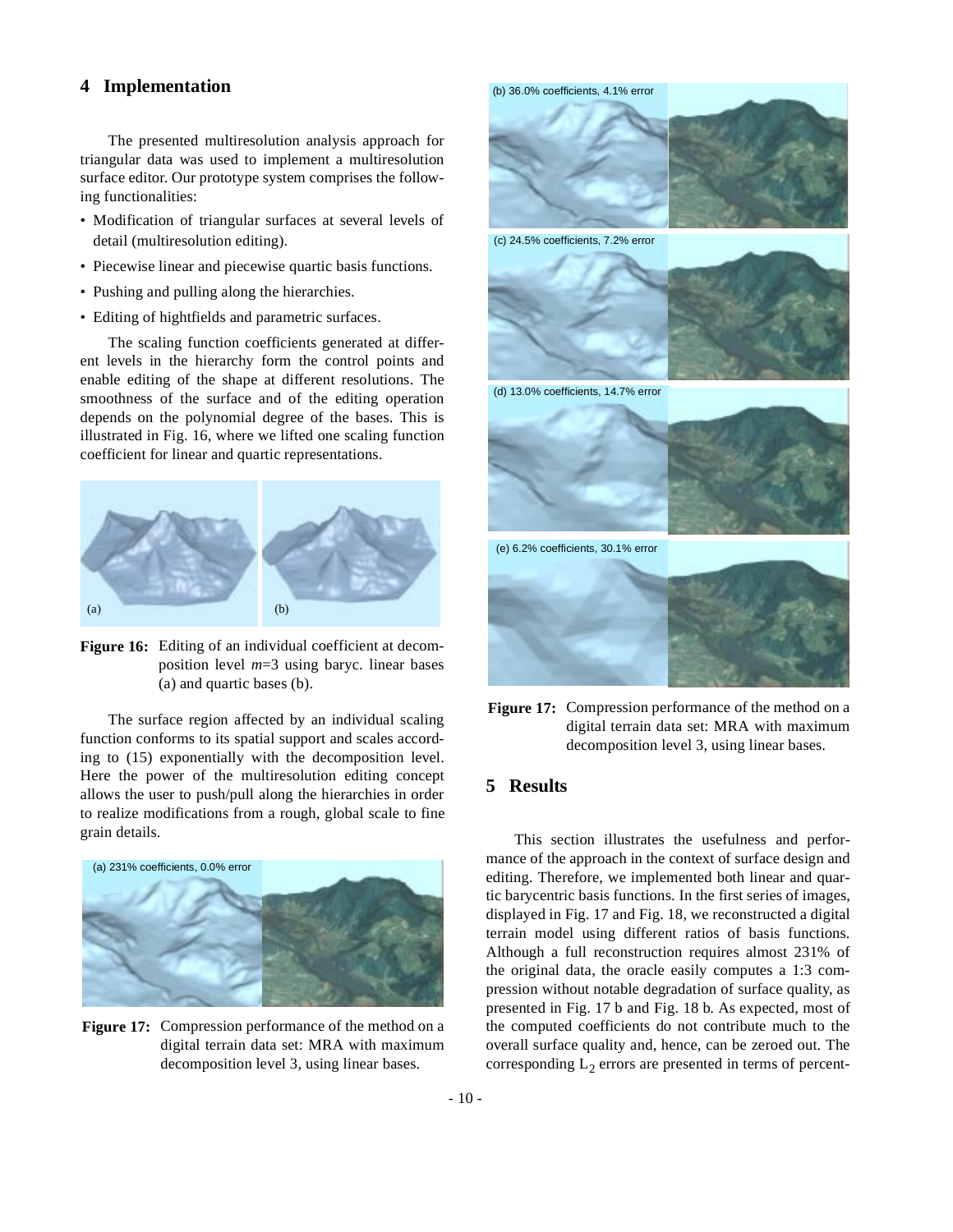

**Figure 18:** Compression performance of the method on a digital terrain data set: MRA with maximum decomposition level 3, using quartic bases.

age of error energy. We contrasted linear and quartic, respectively. The difference in smoothness between the  $C^0$ and  $C^2$  continuous surfaces is particularly striking for high compression rates, such as in Fig. 17 e and Fig. 18 e. For the right-hand side sequence of images, we added satellite images to enhance visual quality.

Multiresolution surface editing is depicted in Fig. 19 where a parametric range data set of a human face is edited at different levels of detail. The left-hand images show the corresponding control meshes of the surface, where Fig. 19 a, c represent the mesh at level *m*=1. Pushing further down the hierarchies as in Fig. 19 e, g enables one to edit the mesh at  $m=2$ . Again, the linear  $C^0$  surfaces are contrasted against quartic  $C^2$  representations. The difference in the smoothness of the surface is particularly striking when comparing Fig. 19 f and h. We observe that an editing operation at level  $m=1$  affects the surface only locally in a small neighborhood of the control vertex. Since the local support of the barycentric spline bases increases dyadically at each level, the same operation performed at level *m*=2 affects a larger part of the surface. The push and pull operations explained in the previous sections allow one to switch between individual levels and to edit and design the surface at different scales. Higher levels allow interactions which have a global impact on the surface, whereas, lower levels are localized and allow to shape small surface details.

### **6 Conclusion and Future Work**

We presented a novel approach for the construction of multiresolution B-spline surfaces over triangular domains. Rather than trying to compute the spline bases immediately we generated them through projection of 3D tensor product basis functions onto the barycentric plane. This powerful concept, which had already been used years ago to design box splines, provides an elegant way to generate triangular B-spline scaling functions and wavelets of arbitrary polynomial order. We have implemented this approach for linear and quartic bases in a multiresolution mesh editor and illustrated its usefulness and performance by various examples. It is our belief that multiresolution editing is an extremely powerful notion which may be used in future generations of CAD and modeling systems.

Future work must include proofs of some of the fundamental mathematical properties of the bases, such as stability and frame bounds. In addition, focus will be given to a reduction of the over-representation and to boundary problems. Furthermore, some research will be conducted to construct globally  $C^2$  continuous representations of surfaces of arbitrary topological type.

## **7 Acknowledgment**

The authors thank the Bundesamt für Landestopographie, Bern, Switzerland for providing the digital terrain model of Matterhorn. Further appreciation is given to the Swissphoto Vermessung AG for providing the digital terrain model of Albis and to the Computer Graphics Center,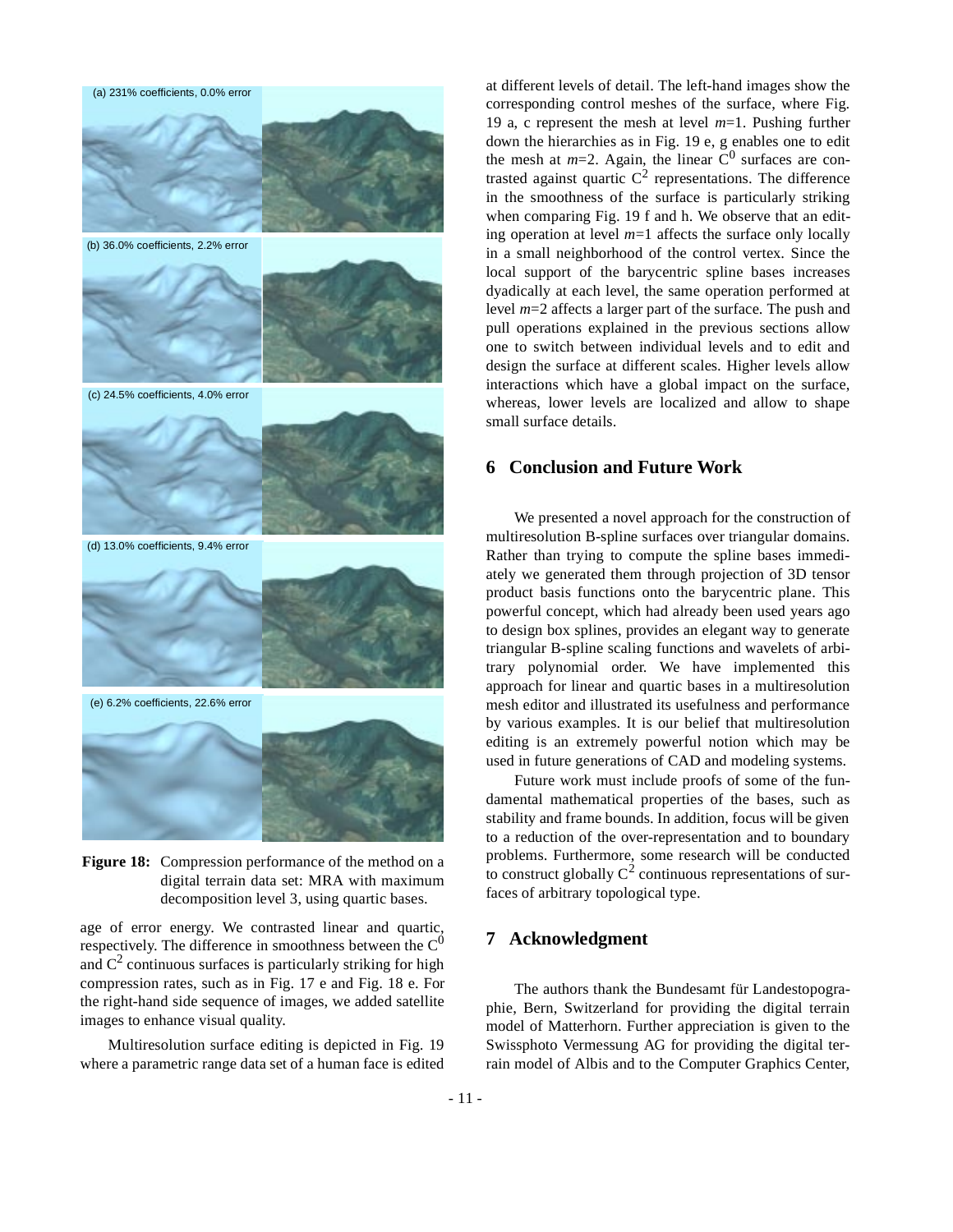

**Figure 19:** Editing Silvia's face at different resolutions: level 1 ((a)-(d)) and level 2 ((e)-(h)) using Haar bases (a),(b),(e),(f) and linear bases  $(c)$ , $(d)$ , $(g)$ , $(h)$ .

Darmstadt, Germany, from where Sylvia's range image was obtained.

## **8 References**

- [1] W. Boehm, H. Prautzsch and P. Arner. "On Triangular Splines." *Constr. Approx*, 3:157-167, 1987.
- [2] W. Boehm: "Calculating with box splines." *Computer Aided Geometric Design*, 1:149-162, 1984.
- [3] C. de Boor. "On the evaluation of box splines." *Numerical Algorithms*, 5:5-23, 1993.
- [4] C. de Boor, K. Hoellig and S. Riemenschneider. "Box Splines", *Applied Mathematical Sciences 98*, Springer-Verlag, 1993.
- [5] M. D. Buhmann and C. A. Micchelli. "Spline prewavelets for non-uniform knots." *Numerische Mathematik*, 61(4):455–474, May 1992.
- [6] C. K. Chui and E. Quak. "Wavelets on a bounded Interval." In D. Braess and L. L. Schumaker, editors, *Numerical Methods of Approximation Theory*, pages 1-24. Birkhaeuser Verlag, Basel, 1992.
- [7] C. K. Chui and J. Z. Wang. "A cardinal spline approach to wavelets." *Proc. Amer. Math. Soc.*, 113:785–793, 1991.
- [8] A. Cohen, I. Daubechies, and J. Feauveau. "Bi-orthogonal bases of compactly supported wavelets." *Comm. Pure and Applied Mathematics*, 45:485-560, 1992.
- [9] D. Doo, and M. Sabin. "Analysis of the Behavior of Recursive Division Surfaces near Extraordinary Points." *Computer Aided Design*, 10(6):356-360. 1978.
- [10] A. Dreger, M. H. Gross and J. Schlegel. "Multiresolution Triangular B-Spline-Surfaces." *Computer Graphics International 1998 Proceedings*, 166-177, June 1998.
- [11] N. Dyn, D. Levin, and J. Gregory. "A Butterfly Subdivision Scheme for Surface Interpolation with Tension Control." *Transactions on Graphics*, 9(2):160-169, April 1990.
- [12] M. Eck, T. DeRose, T. Duchamp, H. Hoppe, M. Lounsbery, and W. Stuetzle. "Multiresolution analysis of arbitrary meshes." In R. Cook, editor, *SIGGRAPH 95 Conference Proceedings*, Annual Conference Series, pages 173–182. ACM SIGGRAPH, Addison Wesley, Aug. 1995.
- [13] A. Finkelstein and D. H. Salesin. "Multiresolution Curves." *Proceedings of SIGGRAPH '94*, 261-268, July 1994.
- [14] D. Forsey and R. Bartels. "Hierarchical B-spline refinement." *Computer Graphics*, 22(4):205-212, 1988.
- [15] M. H. Gross. " $L^2$  optimal oracles and compression strategies for semiorthogonal wavelets." Technical Report 254, Computer Science Department, ETH Zürich, 1996. http:/ /www.inf.ethz.ch/publications/tr200.html.
- [16] M. H. Gross, O. G. Staadt, and R. Gatti. "Efficient Triangular Surface Approximations using Wavelets and Quadtree Data Structures." *IEEE Transactions on Visualization and Computer Graphics*, 2(2): 130-143, 1996.
- [17] L. Lippert, M. Gross, and C. Kurmann. "Compression domain volume rendering for distributed environments." In *Proceedings of Eurographics '97*, 95-107, 1997.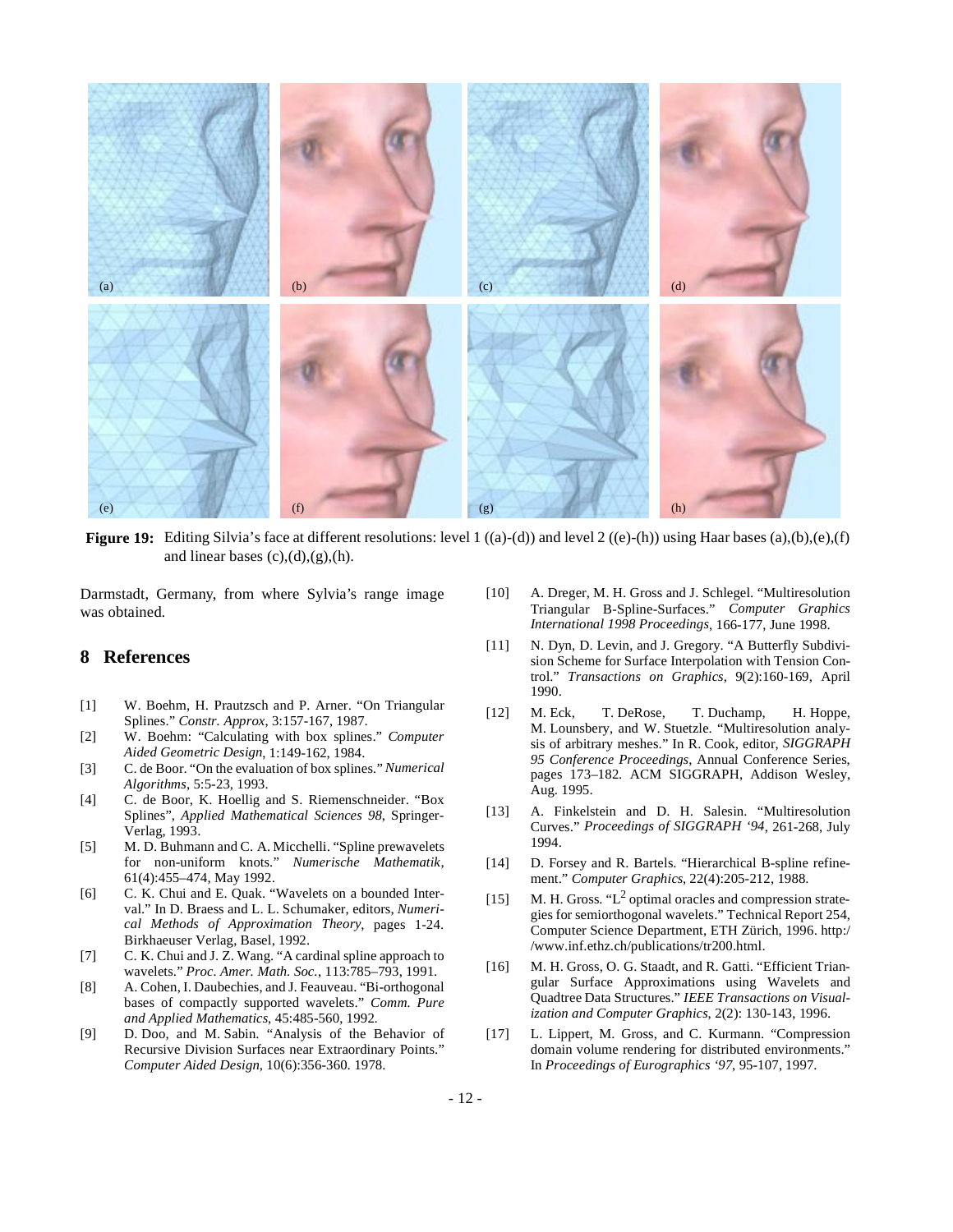- [18] C. Loop. "Smooth Spline Surfaces over Irregular Meshes." *Computer Graphics Proceedings*, 303-310, 1994
- [19] J. M. Lounsbery. "Multiresolution Analysis for Surfaces of Arbitrary Topological Type." PhD thesis, University of Washington, Seattle, 1994.
- [20] S. Mallat. "A theory for multiresolution signal decomposition: The wavelet respresentation." *IEEE Transactions on Pattern Analysis and Machine Intelligence*, 11(7), 674-693, 1989.
- [21] G. M. Nielson. I. Jung, and J. Sung. "Haar Wavelets over Triangular Domains with Application to Multiresolution Models for Flow over a Sphere." *IEEE Visualization Proceedings '97*, 143-149, 1997.
- [22] E. Quak and N. Weyrich. "Decomposition and reconstruction algorithms for spline wavelets on a bounded interval." *Applied and Computational Harmonic Analysis*, 1(3):217–231, June 1994.
- [23] P. Schroeder and W. Sweldens. "Spherical Wavelets: Efficiently Representing Functions on the Sphere." *ACM SIGGRAPH '95 Proceedings*, 161--172, 1995.
- [24] H.-P. Seidel. "Polar Forms and Triangular B-Spline Surfaces." Blossoming: The New Polar-Form Approach to Spline Curves and Surfaces, *SIGGRAPH '91 Course Notes*, 26, 8.1-8.52, 1991.
- [25] E. Simoncelli and E. Adelson. "Non-Separable Extensions of Quadrature Mirror Filters to Multiple Dimensions." *Proceedings of the IEEE*, 78(4):652-664, 1990.
- [26] O. G. Staadt, M. H. Gross and R. Weber. "Multiresolution Compression and Reconstruction." *IEEE Visualization Proceedings '97*, 337-346, 1997.
- [27] E. J. Stollnitz, T. D. DeRose, and D. H. Salesin. *Wavelets for Computer Graphics*. Morgan Kaufmann Publishers, Inc., 1996.
- [28] E. J. Stollnitz, T. D. DeRose, and D. H. Salesin. "Wavelets for computer graphics: A primer." *IEEE Computer Graphics and Applications*, 15(3):76–84, May 1995 (part 1) and 15(4):75–85, July 1995 (part 2).
- [29] Taubin, G. "A Signal Processing Approach to Fair Surface Design." *SIGGRAPH 95 Conference Proceedings*, R. Cook, Ed. Annual Conference Series, 351-358, August 1995.

## **A PROOFS**

#### **Linear dependence and over-representation**

As proved by many signal processing applications, such as image or video encoding, over-representation is not necessarily a disadvantage. In order to further investigate the inherent over-representation of our scheme, we have to examine possible linear dependencies of individual basis functions. In this context, we followed two different strategies:

• The straightforward linear dependence of the 8 basis functions in one point of the grid at a particular level of detail, which might lead to a more compact representation of coefficients by direct linear combinations of others.

• A more general representation of individual types of basis functions (e.g one type of wavelets) using all other basis functions in the barycentric plane at the same level of detail.

### **Direct linear dependencelinear dependence of the 8 basis functions**

To investigate the linear dependence of the 8 different kinds of barycentric basis functions we start from the twoscale relationship:

$$
\tilde{\varphi}_{m}(X) = \sum_{\substack{i,j,k,l \ i+j+k=0}} a(i+l) \cdot a(j+l) \cdot a(k+l) \cdot \tilde{\varphi}_{m-1,i,j,k}(X)
$$
\n
$$
\tilde{\psi}_{m}^{1}(X) = \sum_{\substack{i,j,k,l \ i+j+k=0}} a(i+l) \cdot a(j+l) \cdot b(k+l) \cdot \tilde{\varphi}_{m-1,i,j,k}(X)
$$
\n
$$
\tilde{\psi}_{m}^{2}(X) = \sum_{\substack{i,j,k,l \ i+j+k=0}} a(i+l) \cdot b(j+l) \cdot a(k+l) \cdot \tilde{\varphi}_{m-1,i,j,k}(X)
$$
\n
$$
\tilde{\psi}_{m}^{3}(X) = \sum_{\substack{i,j,k,l \ i+j+k=0}} b(i+l) \cdot a(j+l) \cdot a(k+l) \cdot \tilde{\varphi}_{m-1,i,j,k}(X)
$$
\n
$$
\tilde{\psi}_{m}^{4}(X) = \sum_{\substack{i,j,k,l \ i+j+k=0}} a(i+l) \cdot b(j+l) \cdot b(k+l) \cdot \tilde{\varphi}_{m-1,i,j,k}(X)
$$
\n
$$
\tilde{\psi}_{m}^{5}(X) = \sum_{\substack{i,j,k,l \ i+j+k=0}} b(i+l) \cdot a(j+l) \cdot b(k+l) \cdot \tilde{\varphi}_{m-1,i,j,k}(X)
$$
\n
$$
\tilde{\psi}_{m}^{6}(X) = \sum_{\substack{i,j,k,l \ i+j+k=0}} b(i+l) \cdot b(j+l) \cdot a(k+l) \cdot \tilde{\varphi}_{m-1,i,j,k}(X)
$$
\n
$$
\tilde{\psi}_{m}^{6}(X) = \sum_{\substack{i,j,k,l \ i+j+k=0}} b(i+l) \cdot b(j+l) \cdot a(k+l) \cdot \tilde{\varphi}_{m-1,i,j,k}(X)
$$

$$
\tilde{\psi}_m^7(X) = \sum_{\substack{i,j,k,l \ i+j+k=0}} b(i+l) \cdot b(j+l) \cdot b(k+l) \cdot \tilde{\varphi}_{m-1,i,j,k}(X)
$$

with

$$
X = (x, y, z) \in R^3
$$

The barycentric wavelets are linear combinations of shifted versions of one prototype function weighted with coefficients of type

$$
\left(\sum_{l} g(i+l) \cdot g(j+l) \cdot g(k+l)\right)_{i,j,k}
$$
\n(19)

where *g* stands for the filter kernels {*a*} and {*b*}.

We rewrite the relations in a vector form, where the individual coefficients form the entries of the corresponding vector: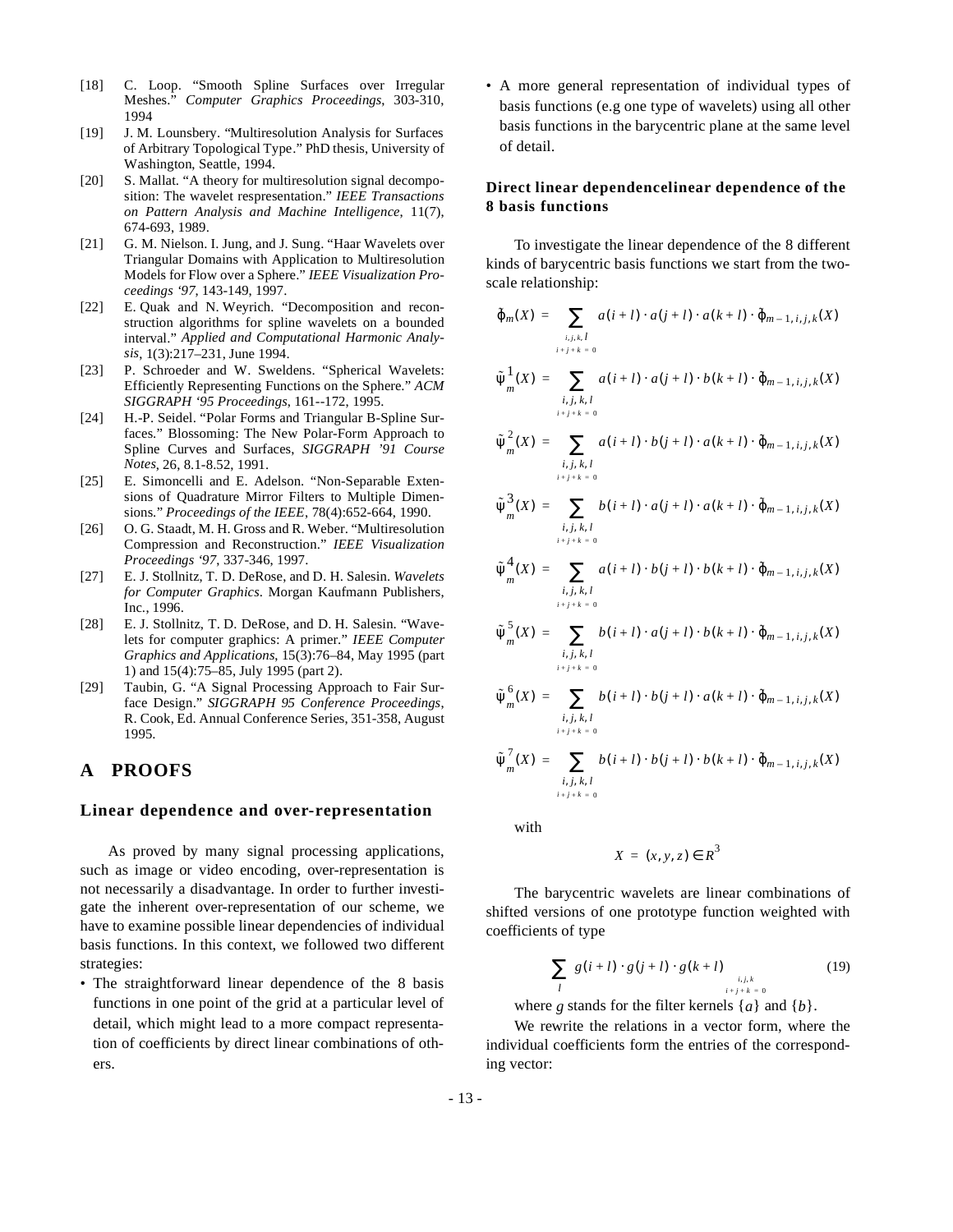$$
\tilde{\Phi} = \left(\sum_{l} a(i+l) \cdot a(j+l) \cdot a(k+l)\right)_{i,j,k}
$$
\n
$$
\tilde{\Psi}_{1} = \left(\sum_{l} a(i+l) \cdot a(j+l) \cdot b(k+l)\right)_{i,j,k}
$$
\n
$$
\tilde{\Psi}_{2} = \left(\sum_{l} a(i+l) \cdot b(j+l) \cdot a(k+l)\right)_{i,j,k}
$$
\n
$$
\tilde{\Psi}_{3} = \left(\sum_{l} b(i+l) \cdot a(j+l) \cdot a(k+l)\right)_{i,j,k}
$$
\n
$$
\tilde{\Psi}_{4} = \left(\sum_{l} b(i+l) \cdot b(j+l) \cdot b(k+l)\right)_{i,j,k}
$$
\n
$$
\tilde{\Psi}_{5} = \left(\sum_{l} b(i+l) \cdot b(j+l) \cdot b(k+l)\right)_{i,j,k}
$$
\n
$$
\tilde{\Psi}_{6} = \left(\sum_{l} b(i+l) \cdot a(j+l) \cdot b(k+l)\right)_{i,j,k}
$$
\n
$$
\tilde{\Psi}_{7} = \left(\sum_{l} b(i+l) \cdot b(j+l) \cdot a(k+l)\right)_{i,j,k}
$$
\n
$$
\tilde{\Psi}_{7} = \left(\sum_{l} b(i+l) \cdot b(j+l) \cdot b(k+l)\right)_{i,j,k}
$$

From here we analyze a possible linear dependence by computing the nullspace of the basis Matrix  $\mathbf{B}_L$  with:

$$
\mathbf{B}_{L} = \left[ \tilde{\Phi} \; \tilde{\Psi}_{1} \; \tilde{\Psi}_{2} \; \tilde{\Psi}_{3} \; \tilde{\Psi}_{4} \; \tilde{\Psi}_{5} \; \tilde{\Psi}_{6} \; \tilde{\Psi}_{7} \right]
$$
(20)

For Haar bases **B***L* is given by:

$$
\mathbf{B}_{L} = \frac{1}{2} \begin{vmatrix} 2 & 0 & 0 & 0 & 2 & 2 & 2 & 0 \\ 1 & -1 & 1 & 1 & -1 & -1 & 1 & -1 \\ 1 & -1 & -1 & 1 & 1 & -1 & -1 & 1 \\ 1 & 1 & -1 & 1 & -1 & 1 & -1 & -1 \\ 1 & 1 & 1 & -1 & 1 & -1 & -1 & -1 & -1 \\ 1 & -1 & 1 & -1 & -1 & 1 & -1 & 1 \end{vmatrix}
$$
(21)

Its nullspace can be computed straightforwardly to

$$
Nullspace(\mathbf{B}_L) = \{ [0, 1, 1, 1, 0, 0, 0, 1] \}
$$
 (22)

Obviously, the barycentric wavelets constructed from the Haar basis are linear dependent.

A similar analysis for the quartic wavelets yields

$$
Nullspace(\mathbf{B}_Q) = \{ \}
$$
 (23)

that is no direct linear dependence.

#### **General linear dependence of the basis functions**

The computations from above are not fully sufficient to determine all possible linear dependencies of basis functions. In order to estimate the dimension of linear dependence, all translations of the wavelets and the scaling functions of the same decomposition level must be considered.

It is possible to prove, that there is no finite representation of the wavelets, except for linear barycentric wavelet, presented above. For the sake of brevity we omit the full proof. As an example, we take the linear barycentric basis functions to construct an infinite basis of 4 functions, that represent the whole space. This case illustrates the fundamental ideas of the full proof.

Recalling the barycentric filter kernels, as described in equation (16), we deduce a set of new filters as shown in Fig. 20.



**Figure 20:** Barycentric linear filter basis.

Note that these kernels are orthogonal.

Using the definitions

$$
m = (i, j, k)
$$
  
 
$$
u = (1, 0, 0); \ v = (0, 1, 0); \ w = (0, 0, 1)
$$
 (24)

the remaining filter coefficients can be determined as follows:

$$
b^{4} = \tilde{a} + \sum_{l=1}^{\infty} \left[ -\tilde{b}_{m+l}^{1} u + \tilde{b}_{m-l}^{1} u - \tilde{b}_{m+l}^{2} u + \tilde{b}_{m-l}^{2} u \right]
$$
  
\n
$$
b^{5} = \tilde{a} + \sum_{l=1}^{\infty} \left[ -\tilde{b}_{m+l}^{1} u + \tilde{b}_{m-l}^{1} u - \tilde{b}_{m+l}^{3} u + \tilde{b}_{m-l}^{3} u \right]
$$
  
\n
$$
b^{6} = \tilde{a} + \sum_{l=1}^{\infty} \left[ -\tilde{b}_{m+l}^{2} u + \tilde{b}_{m-l}^{2} u - \tilde{b}_{m+l}^{3} u + \tilde{b}_{m-l}^{3} u \right]
$$
  
\n
$$
b^{7} = b^{1} + b^{2} + b^{3}
$$
  
\n(25)

The above equations express the linear dependencies of the filter kernels of the linear barycentric basis functions. From here, the linear dependencies of the associated basis functions follows immediately. We expect this observation to be a promising way to handle (remove) the overrepresentation and we will focus on this topic in our future work.

#### **Barycentric convolution operator**

In order to use the barycentric filters and the barycentric MRA, we have to establish the correspondences between the 3D- and barycentric convolution operator: